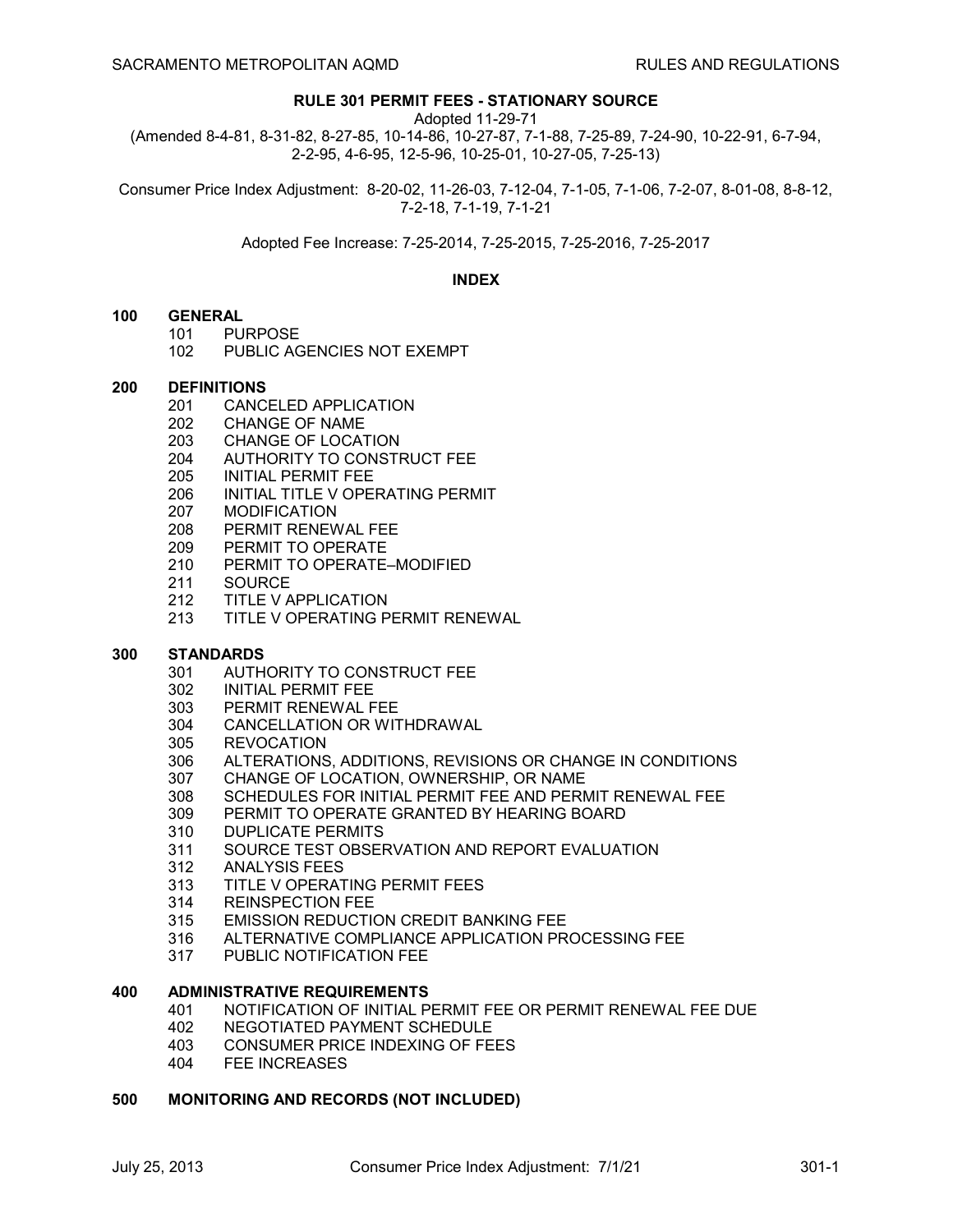This Page Intentionally Left Blank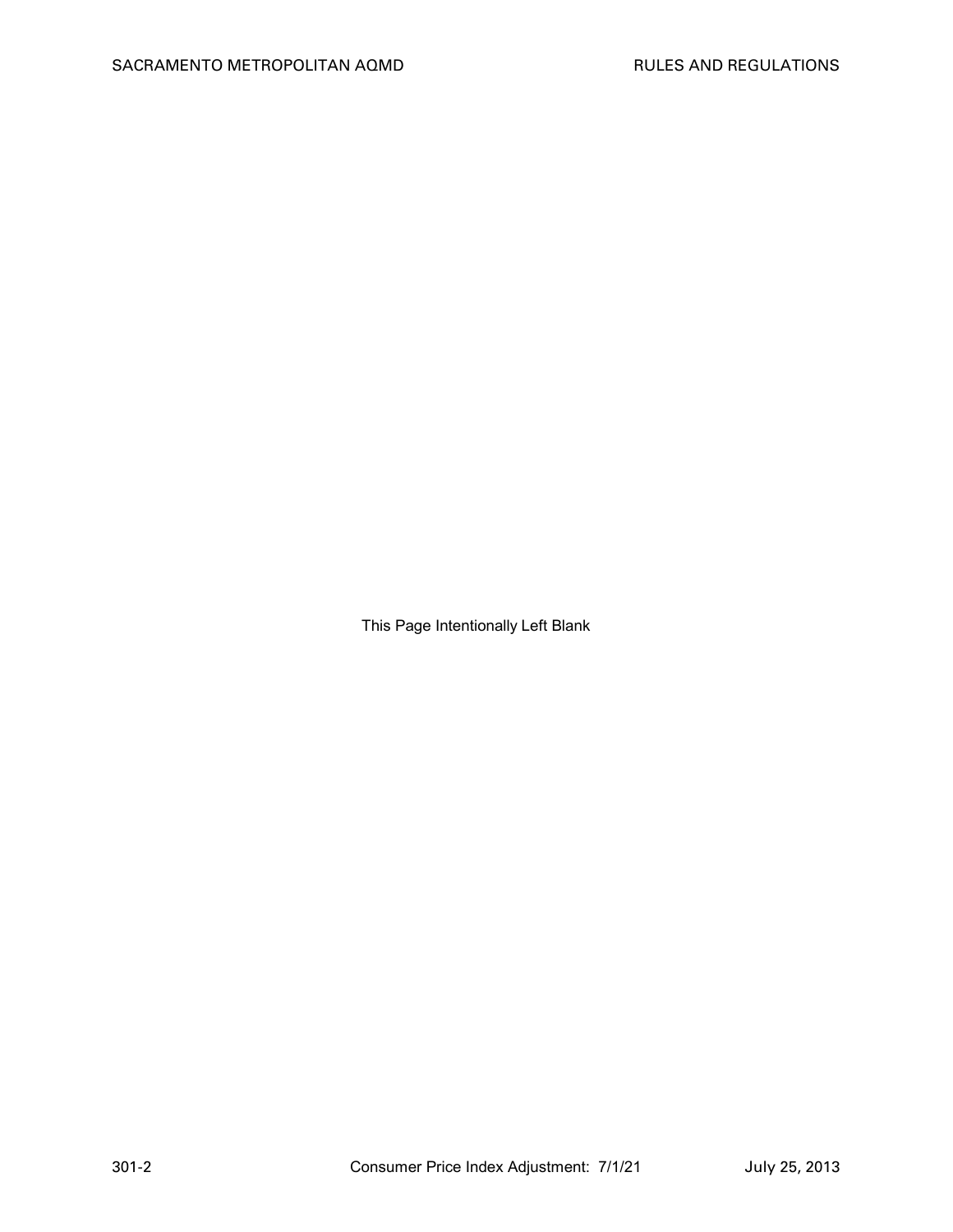#### 100 GENERAL

- 101 PURPOSE: To establish fees to be charged to (1) owners/operators of a stationary source required to obtain an authority to construct or a permit to operate by Rule 201, (2) owners/operators of a stationary source required to obtain a Title V operating permit by Rule 207, (3) owners/operators of a stationary source requesting to use the alternative compliance option specified in Rule 107, ALTERNATIVE COMPLIANCE, and (4) applicants requesting to deposit or withdraw emission reduction credits from the District credit bank.
- 102 PUBLIC AGENCIES NOT EXEMPT: Federal, state or local government agencies or public agencies shall pay fees to the extent allowed under Chapter 2, Division 7, Title 1 of the Government Code (commencing with Section 6100) and Section 42311 of Division 26 of the California Health and Safety Code.
- 200 DEFINITIONS: Unless otherwise defined below, the terms in this rule are defined in Rule 207, TITLE V – FEDERAL OPERATING PERMIT PROGRAM.
	- 201 CANCELED APPLICATION: Any application which has been withdrawn by the applicant.
	- 202 **CHANGE OF NAME:** An administrative name change on the permit(s) where no change of ownership and/or location has occurred.
	- 203 CHANGE OF LOCATION: Any transfer of an existing permitted source from one location to another not on the same property or facility.
	- 204 AUTHORITY TO CONSTRUCT FEE: A fee for each authority to construct based on the type and size of the source.
	- 205 **INITIAL PERMIT FEE:** A fee for each new permit based on the type and size of the source.
	- 206 **INITIAL TITLE V OPERATING PERMIT:** A new Title V application that is submitted pursuant to Rule 207, TITLE V – FEDERAL OPERATING PERMIT PROGRAM.
	- 207 **MODIFICATION:** Any physical change in an existing facility or change in the method of operation which results or may result in either an increase or decrease in emission of any air pollutant subject to district control, or the emission of any such air pollutant not previously emitted. The following shall not be regarded as physical changes or changes in the method of operation:
		- 207.1 Routine maintenance, repair or replacement with identical or equivalent equipment;
		- 207.2 Increased production rate or increased hours of operation where there is no increase in fixed capital cost, unless such production and hours are limited by permit conditions.
	- 208 PERMIT RENEWAL FEE: A fee required for the annual renewal of a permit to operate.
	- 209 PERMIT TO OPERATE: A written permit from the Air Pollution Control Officer issued in accordance with Rule 201 – GENERAL PERMIT REQUIREMENTS.
	- 210 PERMIT TO OPERATE–MODIFIED: A permit to operate that has been modified and that will require the owner or operator to submit a Title V application for a significant or minor Title V permit modification in accordance to Rule 207, Title V – FEDERAL OPERATING PERMIT PROGRAM.
	- 211 SOURCE: Any operation that produces and/or emits air pollutants.
	- 212 **TITLE V APPLICATION:** An application submitted pursuant to Rule 207, TITLE V FEDERAL OPERATING PERMIT PROGRAM.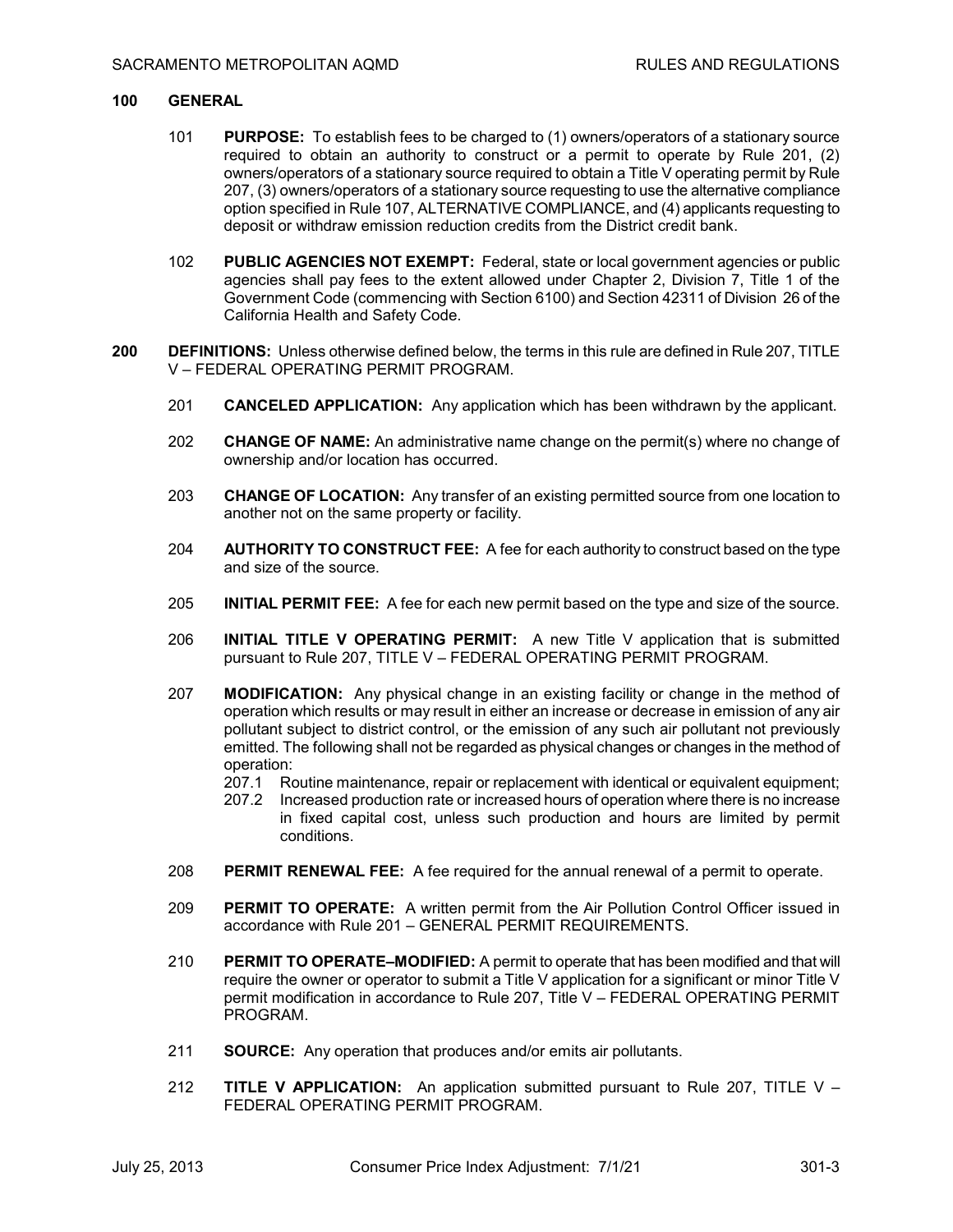213 TITLE V OPERATING PERMIT RENEWAL: A Title V application submitted to renew the Title V operating permit pursuant to Rule 207, Title V – FEDERAL OPERATING PERMIT PROGRAM (typically every 5 years).

# 300 STANDARDS

- 301 AUTHORITY TO CONSTRUCT FEE: Every applicant for an authority to construct shall pay one half of the estimated initial permit fee in Section 308 of this rule upon filing the application.
	- 301.1 Within 30 days of receipt of an application, the Air Pollution Control Officer may notify the applicant that, due to the complexity of the application, the permit processing fees shall be based on the actual hours spent by the District staff in evaluating the application and verifying equipment compliance. This fee shall be assessed in accordance with the hourly rate established in Section 308.11. The applicant shall deposit with the District the amount estimated by the Air Pollution Control Officer to be charged for processing the authority to construct, which said sum is not to exceed the actual cost of such work. This estimate may include costs associated with planning meetings and/or design evaluations prior to actual submission of a complete application. The deposit shall be required for the following:
		- a. Equipment associated with cogeneration projects.
		- b. Equipment associated with resource recovery projects.
		- c. Equipment associated with landfill projects.
		- d. Equipment associated with power plants.
		- e. Equipment involving the disposal by incineration, or other thermal process, of hazardous, toxic or infectious waste.
		- f. Equipment involving the emission of hazardous or toxic materials.
		- g. Equipment which is expected to emit 25 tons, or more, per year of any pollutant, or which is expected to increase the emissions of any pollutant from an existing facility by 25 tons, or more, per year.
		- h. Any project for which the evaluation is expected to take 10 hours or more.

The applicant may request a conference with the Air Pollution Control Officer to review the cost estimate. The applicant may propose to provide additional information with the application that would reduce the time spent by the Air Pollution Control Officer in reviewing the application. The Air Pollution Control Officer's cost estimate shall be reduced accordingly.

- 302 **INITIAL PERMIT FEE:** Every applicant for a permit to operate shall pay the initial permit fee in Section 308 of this rule for the issuance of a permit to operate. An applicant for an authority to construct who has paid a portion of the initial permit fee shall be required to pay only the remaining portion for the issuance of a permit to operate.
	- 302.1 When an application for a permit to operate is submitted for equipment that has been operated without a required permit from the District, the applicant shall pay renewal back fees for each year of unpermitted operation, to a maximum of 3 years, in addition to the initial permit fee.
- 303 PERMIT RENEWAL FEE: Every holder of a permit to operate shall pay a fee for the annual permit renewal. The permit renewal fee shall be the total of:
	- 303.1 The Permit Renewal Fee indicated by the appropriate schedule of Section 308 of this rule, and
	- 303.2 The calculated fee for the total tons of each pollutant emitted during the prior calendar year as indicated by the following table. The minimum fee shall be that for one ton per year. The total tons of each pollutant shall be the actual emission rounded up to the next whole ton.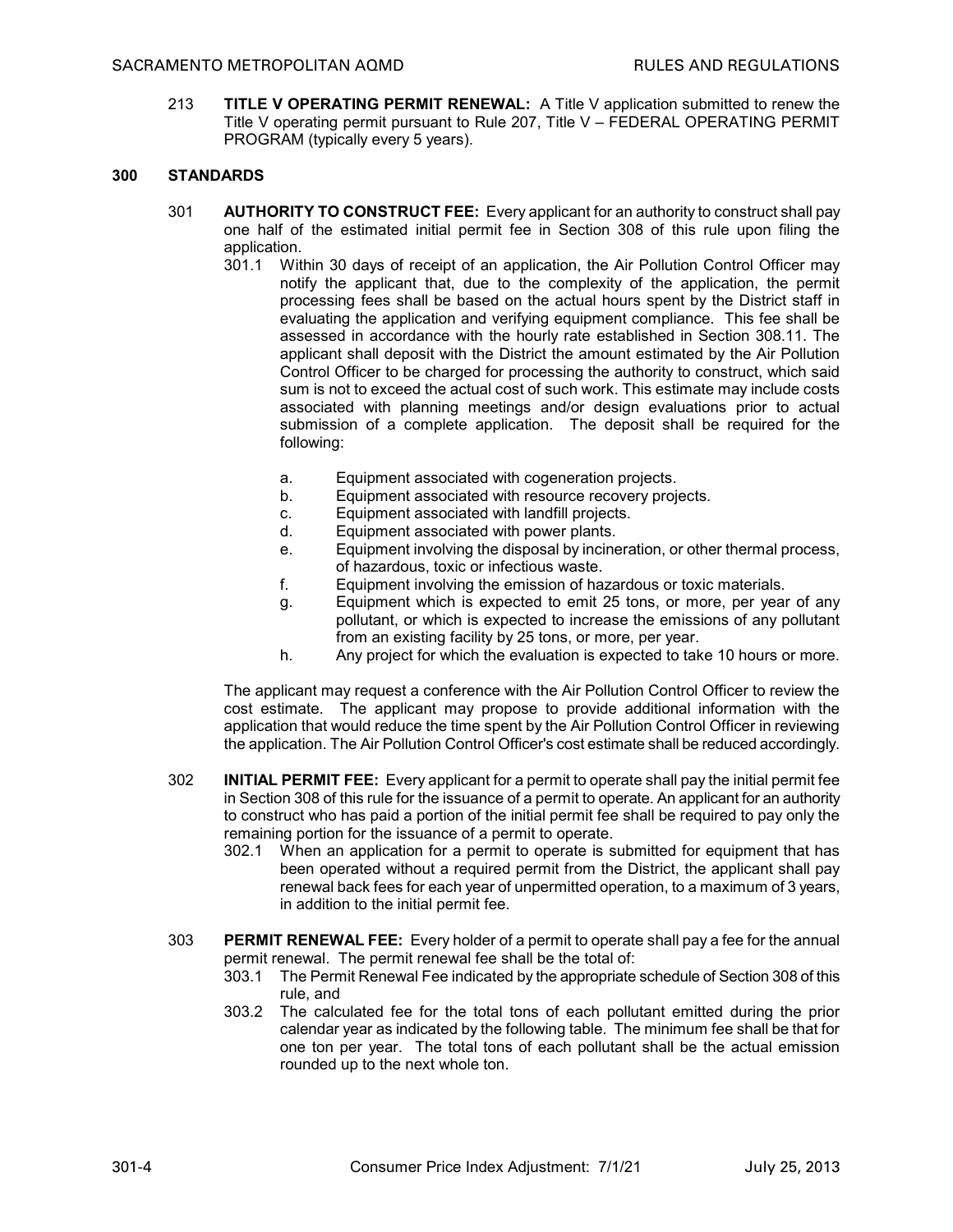# Table 303 – 1

|                                          | Fee Per Ton of Pollutant Emitted During           |
|------------------------------------------|---------------------------------------------------|
| <b>Pollutant</b>                         | <b>12-Month Period</b>                            |
| Carbon Monoxide (CO)                     | \$90 for Schedule 6, \$92 for all other schedules |
| Nitrogen Oxides (NOx)                    | \$90 for Schedule 6, \$92 for all other schedules |
| Reactive Organic Gas (ROG)               | \$90 for Schedule 6, \$92 for all other schedules |
| Sulfur Oxides (SOx)                      | \$90 for Schedule 6, \$92 for all other schedules |
| <b>Total Suspended Particulate (TSP)</b> | \$90 for Schedule 6, \$92 for all other schedules |

- 303.3 The holder of permits with more than one anniversary date may request a common renewal date and that fees be prorated as necessary.
- 304 **CANCELLATION OR WITHDRAWAL:** If the application for an authority to construct is canceled or denied, the fees paid shall not be refunded nor applied to any other application. Fees paid under Section 301.1 that are not used prior to an application being withdrawn by the applicant shall be refunded upon request.
- 305 REVOCATION: If a permit to operate is revoked, the permit renewal fee applicable to that portion of the year during which the permit is invalid shall not be refunded nor applied to any other application.

# 306 ALTERATIONS, ADDITIONS, REVISIONS OR CHANGE IN CONDITIONS:

- 306.1 When an application is filed for a permit involving alterations or additions resulting in a change to any existing equipment for which a permit to operate was granted for such equipment and has not been canceled under Section 401 of this rule, the applicant shall pay a permit fee based on the incremental increase in rating, capacity or increase in the number of nozzles resulting from such change in accordance with the fee schedule in Section 308 of this rule.
- 306.2 When an application is filed for a revision of conditions on a permit to operate or any alteration or addition, but no increase or change is made in rating, capacity or number of nozzles, and no increases in emissions or health risk, the applicant shall pay a permit fee of \$1,019 or the initial permit fee in Section 308, whichever is lower.

# 307 CHANGE OF LOCATION, OWNERSHIP, OR NAME:

- 307.1. When an application is filed for a permit because the equipment has been moved to a new location, or ownership has been transferred from one person to another and a permit to operate granted for such equipment has not been canceled under Section 401 of this rule, the applicant shall pay a permit fee equivalent to the permit renewal fee in Section 303 of this rule.
- 307.2. When an application is filed to request a change of name on a permit(s) and a change of ownership has not occurred under Section 307.1 of this rule, the applicant shall pay \$95 for the change of name on the first permit and \$40 for each additional permit.

## 308 SCHEDULES FOR INITIAL PERMIT FEE AND PERMIT RENEWAL FEE:

- 308.1 It is determined that the cost of issuing permits, and of inspections pertaining to such issuance exceeds the fees specified in this rule. If more than one fee schedule is applicable to a permit, the governing schedule shall be that which results in the higher fee. When a group of machines are included in a single permit, the permit fee shall be based on the total rating of the group.
- 308.2 SCHEDULE 1, ELECTRIC MOTOR HORSEPOWER SCHEDULE: Any equipment using motors as a power source shall be assessed a permit fee based on the cumulative total rated horsepower of all motors included, in accordance with the following schedule: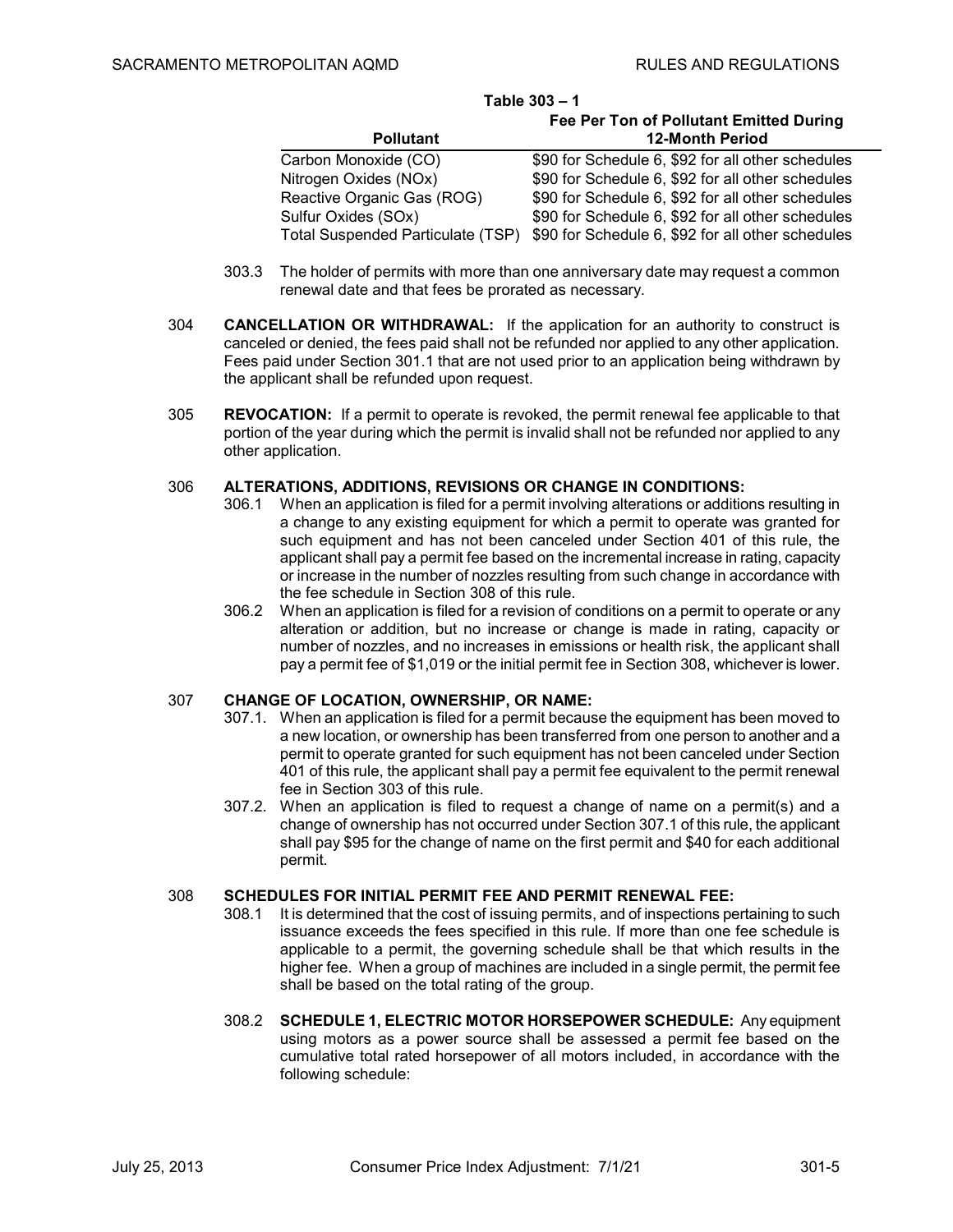| <b>Horsepower</b> | <b>Initial Permit Fee</b> | <b>Permit Renewal Fee</b> |
|-------------------|---------------------------|---------------------------|
| Less than 5       | \$1.018                   | \$509                     |
| 5 to 49           | \$2,038                   | \$1,019                   |
| 50 to 199         | \$4,080                   | \$2,040                   |
| 200 or greater    | \$8,164                   | \$4,082                   |

308.3 SCHEDULE 2, FUEL BURNING SCHEDULE: Any equipment in which fuel is burned, with the exception of incinerators which are covered in Schedule 4, shall be assessed a permit fee based upon the design fuel consumption of the equipment expressed in millions of British Thermal Units (BTU) per hour, using gross heating values of the fuel, in accordance with the following schedule:

| <b>Million BTU</b><br>Per Hour |         | Initial Permit Fee Permit Renewal Fee |  |
|--------------------------------|---------|---------------------------------------|--|
| Less than 1                    | \$506   | \$253                                 |  |
| 1 to $9$                       | \$1,018 | \$509                                 |  |
| 10 to 49                       | \$2,038 | \$1,019                               |  |
| 50 to 99                       | \$4,080 | \$2,040                               |  |
| 100 or greater                 | \$8,164 | \$4,082                               |  |

308.4 SCHEDULE 3, ELECTRICAL ENERGY SCHEDULE: Any equipment which uses electrical energy, with the exception of motors covered in Schedule 1, shall be assessed a permit fee based on total Kilovolt Ampere (KVA) ratings, in accordance with the following schedule:

| <b>Kilovolt Ampere</b> |         | Initial Permit Fee Permit Renewal Fee |
|------------------------|---------|---------------------------------------|
| Less than 150          | \$2,038 | \$1,019                               |
| 150 or greater         | \$8,164 | \$4,082                               |

308.5 **SCHEDULE 4, INCINERATOR SCHEDULE:** Any crematory or equipment designed and used primarily to dispose of combustible refuse by wholly consuming the material charged leaving only the ashes or residue shall be assessed a permit fee based on the maximum horizontal inside cross sectional area, in square feet, of the primary combustion chamber, in accordance with the following schedule:

|                |          | Area, Square Feet Initial Permit Fee Permit Renewal Fee |
|----------------|----------|---------------------------------------------------------|
| Less than 10   | \$2,038  | \$1,019                                                 |
| 10 to $39$     | \$6,144  | \$3,072                                                 |
| 40 to 99       | \$8,164  | \$4,082                                                 |
| 100 or greater | \$10,236 | \$5,118                                                 |

308.6 SCHEDULE 5, STATIONARY CONTAINER SCHEDULE: Any stationary tank, reservoir or other container, with the exception of stationary storage tanks covered in Schedule 6, shall be assessed a permit fee based on the capacity in gallons, in accordance with the following schedule:

| <b>Gallons</b>     |          | Initial Permit Fee Permit Renewal Fee |
|--------------------|----------|---------------------------------------|
| Less than $40.000$ | \$2,038  | \$1,019                               |
| 40,000 to 399,999  | \$8,164  | \$4,082                               |
| 400,000 or greater | \$10,236 | \$8,165                               |

## 308.7 SCHEDULE 6, GASOLINE FUELING EQUIPMENT SCHEDULE:

a. Any gasoline fueling equipment at a single location including stationary gasoline storage tanks, dispensers, and vapor recovery systems shall be assessed a permit renewal fee based on the number of gasoline dispensing nozzles in accordance with the following schedule: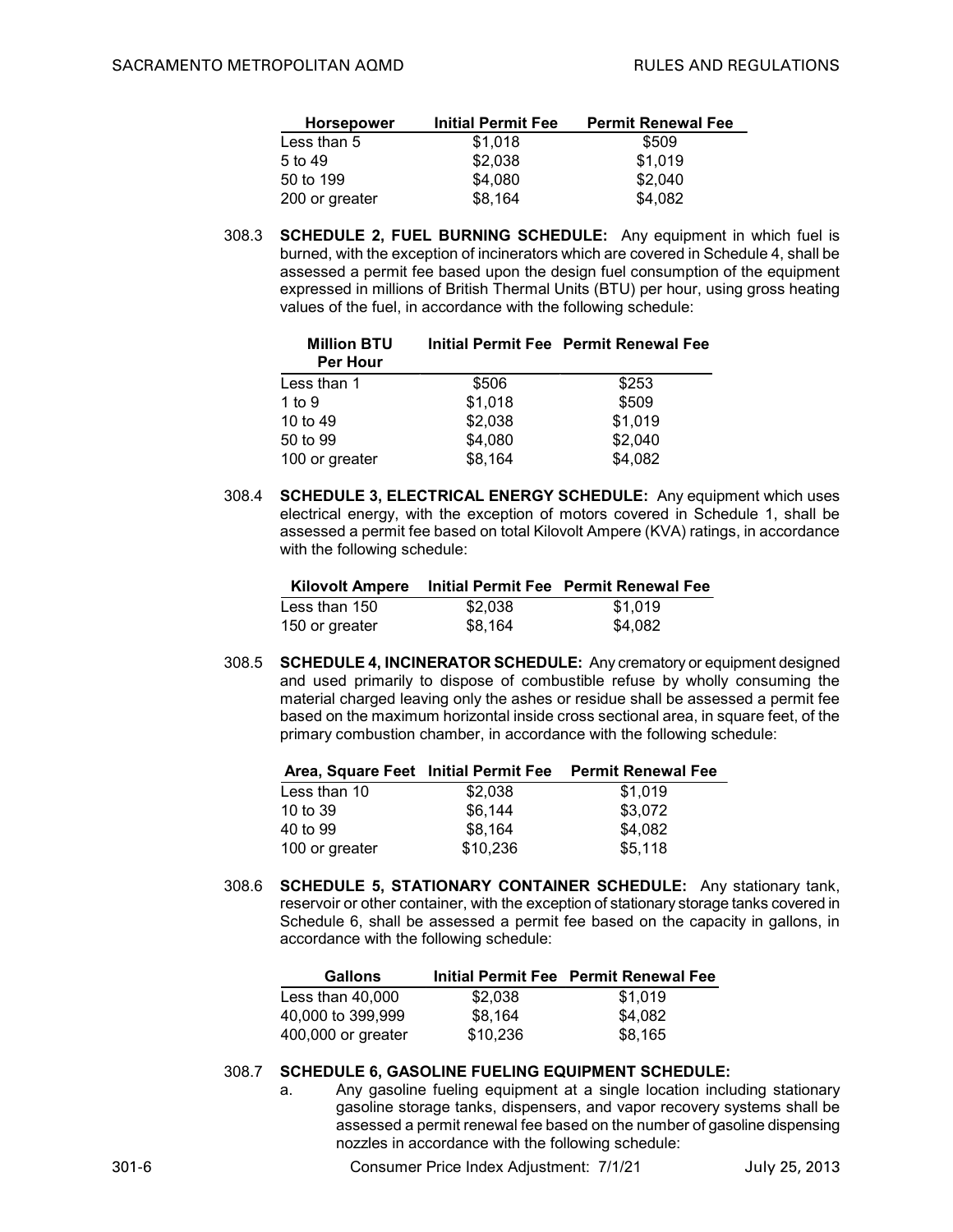|  | <b>Gasoline Nozzles</b> |  | Initial Permit Fee Permit Renewal Fee |
|--|-------------------------|--|---------------------------------------|
|--|-------------------------|--|---------------------------------------|

| Gasoline dispensing                                          | \$1,912 minimum at \$956 minimum at |        |
|--------------------------------------------------------------|-------------------------------------|--------|
| equipment with phase I \$270 per gasoline \$135 per gasoline |                                     |        |
| or phase II vapor                                            | nozzle                              | nozzle |
| recovery system                                              |                                     |        |

The permit renewal fee for a gasoline dispensing facility granted an exemption for nozzle vapor recovery by Rule 449 shall be \$491.

b. In addition to the permit renewal fee in Section 308.7(a), the owner or operator of a facility with gasoline storage and dispensing equipment subject to the Rule 448, GASOLINE TRANSFER INTO STATIONARY STORAGE CONTAINERS, or Rule 449, TRANSFER OF GASOLINE INTO VEHICLE FUEL TANKS, shall pay an annual source test fee. The annual fee shall be determined by the following:

| <b>Gasoline Tank</b>        | <b>Annual Fee</b> |
|-----------------------------|-------------------|
| Tanks with Phase I only     | \$112             |
| All Other Underground Tanks | \$340             |
| All Other Aboveground Tanks | \$169             |

308.8 SCHEDULE 7, INTERNAL COMBUSTION ENGINE HORSEPOWER SCHEDULE: Any equipment using internal combustion engines as a power source shall be assessed a permit fee based on the cumulative total rated horsepower of all internal combustion engines included, in accordance with the following schedule:

| Horsepower      |         | Initial Permit Fee Permit Renewal Fee |  |
|-----------------|---------|---------------------------------------|--|
| Less than 50    | \$506   | \$253                                 |  |
| 50 to 249       | \$1,018 | \$509                                 |  |
| 250 to 499      | \$2,038 | \$1,019                               |  |
| 500 to 999      | \$4,080 | \$2,040                               |  |
| 1000 or greater | \$8,164 | \$4,082                               |  |

- 308.9 SCHEDULE 8, ELECTRICAL GENERATING EQUIPMENT GREATER THAN 5MW: The Initial Permit fee or Permit Renewal fee for an electrical generating stationary source producing greater than 5MW shall be based on the actual hours spent by the District staff in evaluating the application and processing the permit. The fee shall be assessed in accordance with the hourly rate established in Section 308.12.
- 308.10 SCHEDULE 9, MISCELLANEOUS EQUIPMENT: Any equipment which is not included in the preceding schedules shall be assessed an initial permit fee of \$2,038 and a permit renewal fee of \$1,019. Not withstanding Section 308.1, standby and emergency equipment may be included in this schedule.
- 308.11 SCHEDULE 10, TIME AND MATERIALS LABOR RATE RESTRICTED BY HEALTH AND SAFETY CODE SECTION 41512.7(b): This Schedule shall only be applicable to fees required by Section 301.1. The rate for time and materials shall be \$224 per hour.
- 308.12 SCHEDULE 11, TIME AND MATERIALS LABOR RATE: This Schedule shall only be applicable to fees required by Sections 308.9, 311, 314, 315, and 317. The rate for time and materials shall be \$224 per hour.
- 309 PERMIT TO OPERATE GRANTED BY HEARING BOARD: Permits granted by the Hearing Board after denial by the Air Pollution Control Officer are subject to this Rule.
- 310 **DUPLICATE PERMITS:** A request for a duplicate permit shall be made in writing by the permitee. A fee of \$30 shall be charged for issuing a duplicate permit.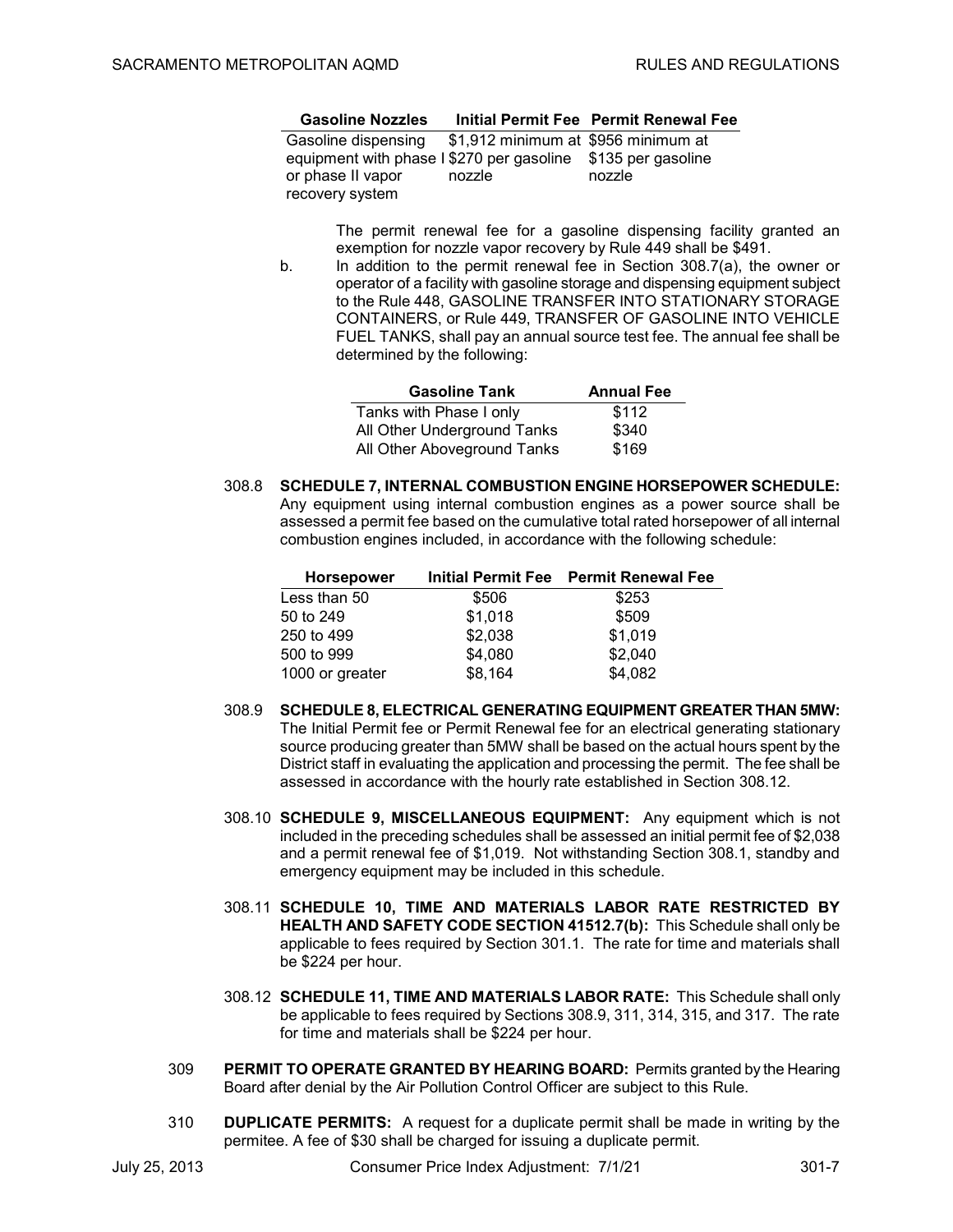- 311 SOURCE TEST OBSERVATION AND REPORT EVALUATION: Except as provided in Section 308.7(b), a fee of \$2,040 will be charged against the owner or operator of a source whenever the Air Pollution Control Officer finds that a source test is required and must be observed and the report evaluated by district personnel to determine the actual emissions from the source for the purpose of issuing or renewing a permit to operate. When multiple source tests are performed and the results submitted in one consolidated report, the source test fee of \$2,040 shall apply to the first 10 hours of District work. Each additional hour or portion thereof required for reviewing the source test shall be charged the time and materials labor rate established in Section 308.12.
- 312 ANALYSIS FEES: Whenever the Air Pollution Control Officer finds that an analysis of the emissions from any source is necessary to determine the extent and amount of pollutants being discharged into the atmosphere which cannot be determined by visual observation, he may collect and analyze emissions samples. The cost of collecting samples, making the analysis and preparing the necessary reports shall be charged against the owner or operator of said source. The Air Pollution Control Officer shall provide the applicant with an estimate of the actual cost of such work. The applicant may request a conference with the Air Pollution Control Officer to review the cost estimate. The applicant may provide additional information that would reduce the time spent by the Air Pollution Control Officer in performing an analysis of the emission from the source. The Air Pollution Control Officer's cost estimate shall be reduced accordingly.

# 313 TITLE V OPERATING PERMIT FEES:

- 313.1 Permit Evaluation and Processing Fees
	- a. When a Title V application is submitted to the Air Pollution Control Officer pursuant to Rule 207, TITLE V – FEDERAL OPERATING PERMIT PROGRAM, the applicant shall pay a filing fee of \$1,557 per Title V application. In addition, the applicant shall pay the respective fee shown below for the following type of Title V application:

| <b>Type of Title V Application</b>      | Fee                                                                               |
|-----------------------------------------|-----------------------------------------------------------------------------------|
| Initial Title V operating permit        | \$1,508 per permit to operate                                                     |
| Title V operating permit renewal        | \$656 per permit to operate                                                       |
| Significant Title V permit modification | \$4,130 per permit to operate modified or added                                   |
| Minor Title V permit modification       | \$2,213 per permit to operate modified or added                                   |
| Administrative Title V permit amendment |                                                                                   |
|                                         | Enhanced New Source Review (NSR)* \$1,107 per permit to operate modified or added |
| Other than Enhanced NSR                 | \$440 per application                                                             |

\*Pursuant to Rule 202 – New Source Review or Rule 214 – Federal New Source Review

- b. Within 30 days of receipt of a Title V application, the Air Pollution Control Officer may notify the applicant that, due to the complexity of the Title V application, the Title V application fees shall be based on the actual hours spent by the District staff in evaluating the application and processing the permit. This fee shall be assessed in accordance with the hourly rate established in Section 308.12. The applicant shall deposit with the District the amount estimated by the Air Pollution Control Officer to be charged for processing the Title V permit application. The applicant may request a conference with the Air Pollution Control Officer to review the cost estimate. The applicant may propose to provide additional information with the application that would reduce the time spent by the Air Pollution Control Officer in reviewing the application. The Air Pollution Control Officer's cost estimate shall be reduced accordingly.
- 313.2 Annual Title V Fee: In addition to the fees required by Sections 308 and 313.1, an owner/operator of a facility with a Title V operating permit shall pay an Annual Title V Fee of \$332 per permit to operate.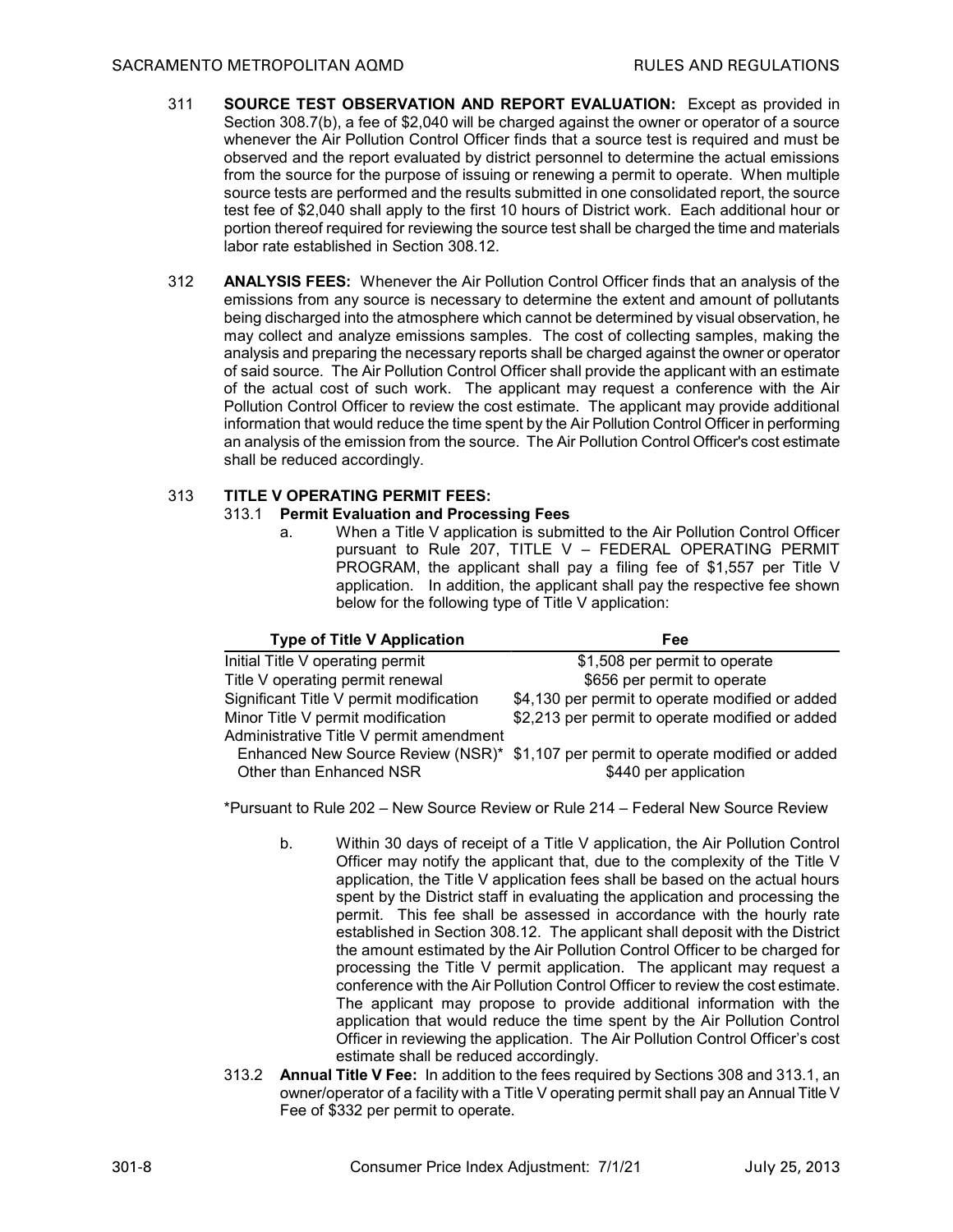- 314 REINSPECTION FEE: If, during an inspection for the purpose of issuing (1) an initial permit to operate, (2) renewal of a permit to operate, or (3) any type of Title V operating permit, a permit unit's operation cannot be evaluated or approved due to circumstances beyond the control of the Air Quality Management District, the owner/operator shall pay the actual cost of a reinspection. The fee for the reinspection shall be assessed in accordance with the hourly rate established in Section 308.12.
- 315 EMISSION REDUCTION CREDIT BANKING FEE: Any person who requests to deposit emission reduction credits in the District credit bank or to withdraw emission reduction credits from the District credit bank shall pay a fee based on actual hours spent by the District staff in processing the request. The fee shall be assessed in accordance with the hourly rate established in Section 308.12.
- 316 ALTERNATIVE COMPLIANCE APPLICATION PROCESSING FEE: Any person who submits an application for alternative compliance shall pay an application processing fee of \$200 per hour.
- 317 PUBLIC NOTIFICATION FEE: In addition to the fees required by this rule, the applicant shall pay the actual cost of public notification if a new permit, a permit modification, a Title V operating permit, the deposit of emission reduction credits, or any other actions that must be publically noticed as determined by the Air Pollution Control Officer.

# 400 ADMINISTRATIVE REQUIREMENTS

- 401 NOTIFICATION OF INITIAL PERMIT FEE OR PERMIT RENEWAL FEE DUE: After the provisions for granting permits as set forth in Division 26 of the Health and Safety Code and these rules and regulations have been complied with or on the renewal date of a permit to operate, the Title V operating permit, or any other action subject to this rule, the applicant/permitee will be notified by mail of the fee due and payable and the date the fee is due. If the fee is not paid by the specified due date, the fee shall be increased by one half the amount and the applicant/permitee shall be notified by mail of the increased fee. If the increased fee is not paid within 30 days after notice the application/permit will be canceled and the applicant/permitee will be notified by mail. A canceled application/permit may be reinstated by payment of the applicable permit fee plus fee increases.
- 402 NEGOTIATED PAYMENT SCHEDULE: If a permitee certifies to the Air Pollution Control Officer's satisfaction through declaration that payment in full of permit to operate renewal fees would result in undue financial hardship, the District may negotiate an amended fee payment schedule, provided that the amended schedule includes reimbursing the District for any increased costs of processing the extra payments. Failure to make any payments by any negotiated due date may result in penalties as otherwise authorized in this rule and/or cancellation of the permit.
- 403 CONSUMER PRICE INDEXING OF FEES: Except as provided in Section 404, permit fees may be adjusted on an annual basis. If the Air Pollution Control Officer anticipates the need for a change, the adjustment must initially be proposed as part of the annual budget process. The proposed rate change must meet the requirements of the California Health and Safety Code, including Sections 41512.7(b) and 42311(a). The rate change must be noticed as part of the proposed and final budgets. If the Board of Directors approves a fee change with the final budget, the Air Pollution Control Officer may adjust fees by up to the maximum rate approved by the Board.
- 404 FEE INCREASES: Fees shall be increased as follows unless the increase would exceed the limitations in California Health and Safety Code Section 42311(a), in which case, the fee increases will be whatever lesser amount is consistent with 42311(a). Section 403 does not apply where there is a percent listed in the table below: